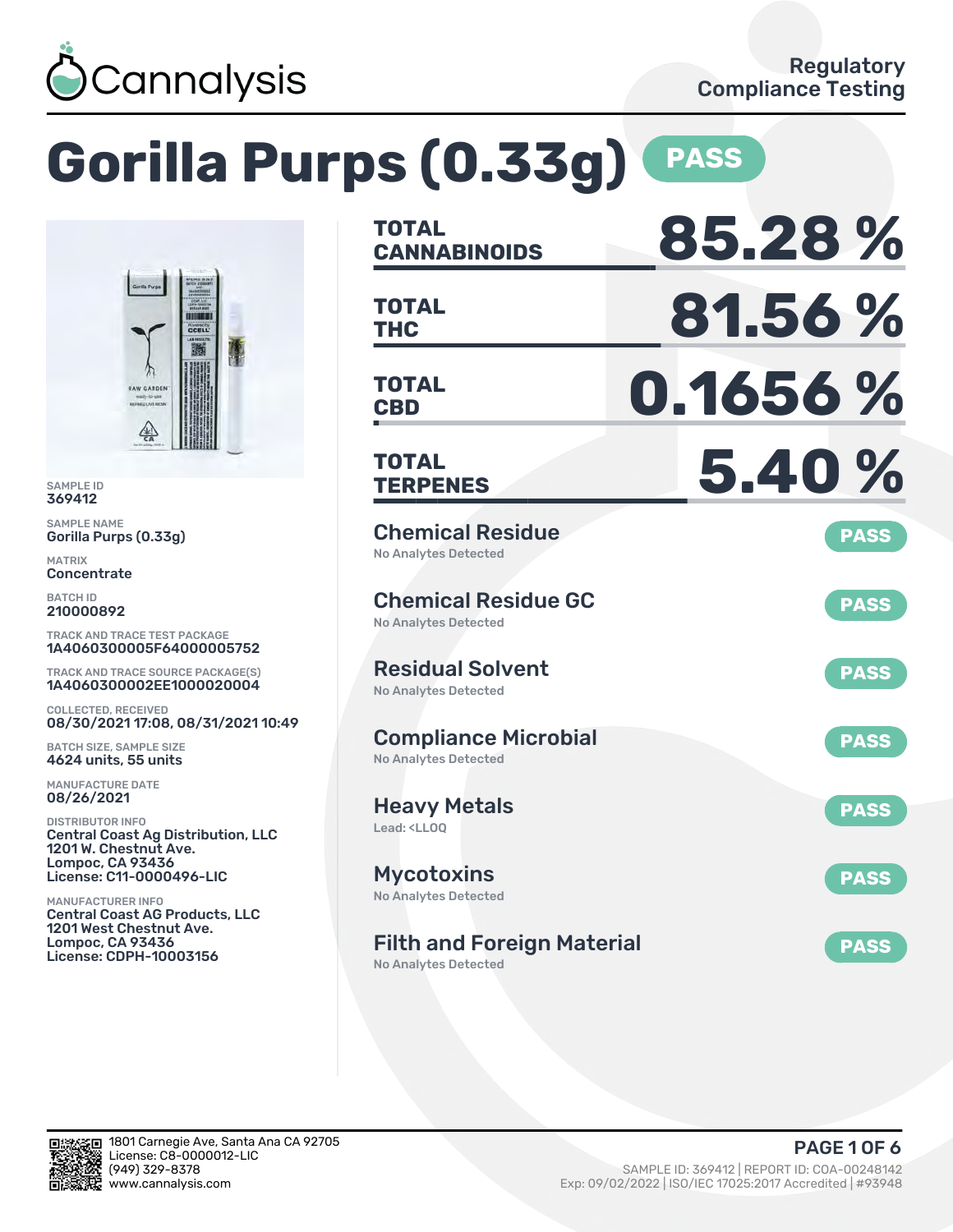

# CANNABINOID ANALYSIS

Total THC,CBD value(s) have been decarboxylated.

| TOTAL THC:          | 815.6 mg/g (81.56 %), 269.15 mg per package |
|---------------------|---------------------------------------------|
| TOTAL CBD:          | 1.656 mg/g (0.1656 %), 0.55 mg per package  |
| TOTAL CANNABINOIDS: | 852.8 mg/g (85.28 %)                        |

UNIT OF MEASUREMENT: Milligrams per Gram(mg/g)

| <b>ANALYTE</b>         | <b>RESULT</b>         | <b>LOD</b> | <b>LLOO</b> | <b>ANALYTE</b>   | <b>RESULT</b>           | <b>LOD</b> | <b>LLOO</b> |
|------------------------|-----------------------|------------|-------------|------------------|-------------------------|------------|-------------|
| THCa                   | ND                    | 0.5000     | 1.0000      | CBDa             | ND.                     | 0.5000     | 1.0000      |
| D9THC                  | 815.6 mg/g (81.56 %)  | 0.5000     | 1.0000      | <b>CBD</b>       | 1.656 mg/g $(0.1656\%)$ | 0.5000     | 1.0000      |
| D8THC                  | 1.365 mg/g (0.1365 %) | 0.5000     | 1.0000      | CBD <sub>v</sub> | ND                      | 0.5000     | 1.0000      |
| <b>CBN</b>             | 1.874 mg/g (0.1874 %) | 0.5000     | 1.0000      | CBCa             | <b>ND</b>               | 0.5000     | 1.0000      |
| THCva                  | ND                    | 0.5000     | 1.0000      | CBC              | <b>ND</b>               | 0.5000     | 1.0000      |
| <b>THC<sub>v</sub></b> | 9.436 mg/g (0.9436 %) | 0.5000     | 1.0000      | CBGa             | <b>ND</b>               | 0.5000     | 1.0000      |
| ExoTHC                 | $<$ 1 mg/g            | 0.5000     | 1.0000      | <b>CBG</b>       | 22.90 mg/g (2.290 %)    | 0.5000     | 1.0000      |
| <b>CBL</b>             | <b>ND</b>             | 0.5000     | 1.0000      |                  |                         |            |             |

#### ADDITIONAL INFORMATION

| Method:     | SOP-TECH-001 | Sample Prepped: 08/31/2021 18:18  | Sample Approved: 09/01/2021 10:21  |  |
|-------------|--------------|-----------------------------------|------------------------------------|--|
| Instrument: | UPLC-DAD     | Sample Analyzed: 08/31/2021 19:49 | Prep-Analytical Batch: 32338-26403 |  |



TOTAL TERPENES: 54.09 mg/g (5.409 %)

| ANALYTE                 | <b>RESULT</b>                                                                                                      | LOD    | <b>LLOQ</b> | <b>ANALYTE</b>         | <b>RESULT</b>                                      | LOD    | <b>LLOQ</b> |
|-------------------------|--------------------------------------------------------------------------------------------------------------------|--------|-------------|------------------------|----------------------------------------------------|--------|-------------|
| 3-Carene                | <b>ND</b>                                                                                                          | 1.000  | 2.500       | Alpha bisabolol        | <lloq< td=""><td>0.1000</td><td>0.500</td></lloq<> | 0.1000 | 0.500       |
| Alpha cedrene           | <b>ND</b>                                                                                                          | 1.000  | 2.500       | Alpha humulene         | 1.013 mg/g $(0.1013 \%)$                           | 0.5000 | 1.000       |
| Alpha pinene            | 5.875 mg/g (0.5875 %)                                                                                              | 0.1000 | 1.000       | Alpha terpinene        | <b>ND</b>                                          | 0.5000 | 1.000       |
| Alpha terpineol         | $0.9751$ mg/g $(0.0975%)$                                                                                          | 0.3260 | 0.6520      | Beta caryophyllene     | 3.774 mg/g (0.3774 %)                              | 0.5000 | 1.000       |
| Beta myrcene            | 11.03 mg/g (1.103 %)                                                                                               | 0.5000 | 1.000       | Beta pinene            | 4.491 mg/g (0.4491 %)                              | 0.6070 | 1.214       |
| Borneol                 | <b>ND</b>                                                                                                          | 1.000  | 2.500       | Camphene               | <lloq< td=""><td>0.5000</td><td>1.000</td></lloq<> | 0.5000 | 1.000       |
| Camphor                 | <b>ND</b>                                                                                                          | 0.1000 | 0.5000      | Caryophyllene oxide ND |                                                    | 0.5000 | 2.500       |
| Cedrol                  | <b>ND</b>                                                                                                          | 0.5000 | 1.000       | Cis geraniol           | <b>ND</b>                                          | 1.000  | 2.500       |
| Cis nerolidol           | <b>ND</b>                                                                                                          | 2.500  | 5.000       | Eucalyptol             | <b>ND</b>                                          | 0.1000 | 0.500       |
| Fenchol                 | 1.703 mg/g (0.1703 %)                                                                                              | 0.5000 | 1.000       | Fenchone               | <lloq< td=""><td>0.1000</td><td>0.500</td></lloq<> | 0.1000 | 0.500       |
| Gamma terpinene         | ND.                                                                                                                | 0.1000 | 0.5000      | Gamma terpineol        | <b>ND</b>                                          | 0.2090 | 0.523       |
| Geranyl acetate         | ND.                                                                                                                | 0.1000 | 0.5000      | Guaiol                 | <b>ND</b>                                          | 2.500  | 5.000       |
| Isoborneol              | <b>ND</b>                                                                                                          | 0.5000 | 1.000       | Isopulegol             | <b>ND</b>                                          | 2.500  | 5.000       |
| Limonene                | 22.09 mg/g (2.209 %)                                                                                               | 0.5000 | 2.500       | Linalool               | 1.904 mg/g (0.1904 %)                              | 0.5000 | 1.000       |
| Menthol                 | <b>ND</b>                                                                                                          | 1.000  | 2.500       | Ocimene 1              | <b>ND</b>                                          | 0.1550 | 0.310       |
| Ocimene 2               | <lloq< td=""><td>0.3450</td><td>1.725</td><td>P-cymene</td><td><b>ND</b></td><td>0.5230</td><td>1.045</td></lloq<> | 0.3450 | 1.725       | P-cymene               | <b>ND</b>                                          | 0.5230 | 1.045       |
| P-mentha-1,5-diene ND   |                                                                                                                    | 0.5000 | 1.000       | Pulegone               | <b>ND</b>                                          | 0.1000 | 0.500       |
| Sabinene                | <b>ND</b>                                                                                                          | 0.5000 | 1.000       | Terpinolene            | 1.229 mg/g $(0.1229 \%)$                           | 0.1000 | 0.500       |
| Trans beta farnesene ND |                                                                                                                    | 2.500  | 5.000       | Trans geraniol         | <b>ND</b>                                          | 0.5000 | 2.500       |
| Trans nerolidol         | <b>ND</b>                                                                                                          | 0.5000 | 2.500       | Valencene              | <b>ND</b>                                          | 0.5000 | 1.000       |

UNIT OF MEASUREMENT: Milligrams per Gram(mg/g)

| ANALYTE                 | <b>RESULT</b>                                                                                                      | <b>LOD</b> | <b>LLOQ</b> | <b>ANALYTE</b>      | <b>RESULT</b>                                       | <b>LOD</b> | <b>LLOQ</b> |
|-------------------------|--------------------------------------------------------------------------------------------------------------------|------------|-------------|---------------------|-----------------------------------------------------|------------|-------------|
| 3-Carene                | <b>ND</b>                                                                                                          | 1.000      | 2.500       | Alpha bisabolol     | <ll0q< td=""><td>0.1000</td><td>0.5000</td></ll0q<> | 0.1000     | 0.5000      |
| Alpha cedrene           | <b>ND</b>                                                                                                          | 1.000      | 2.500       | Alpha humulene      | 1.013 mg/g $(0.1013 \%)$                            | 0.5000     | 1.000       |
| Alpha pinene            | 5.875 mg/g (0.5875 %)                                                                                              | 0.1000     | 1.000       | Alpha terpinene     | <b>ND</b>                                           | 0.5000     | 1.000       |
| Alpha terpineol         | $0.9751$ mg/g $(0.0975%)$                                                                                          | 0.3260     | 0.6520      | Beta caryophyllene  | 3.774 mg/g (0.3774 %)                               | 0.5000     | 1.000       |
| Beta myrcene            | 11.03 mg/g (1.103 %)                                                                                               | 0.5000     | 1.000       | Beta pinene         | 4.491 mg/g (0.4491 %)                               | 0.6070     | 1.214       |
| Borneol                 | <b>ND</b>                                                                                                          | 1.000      | 2.500       | Camphene            | <ll0q< td=""><td>0.5000</td><td>1.000</td></ll0q<>  | 0.5000     | 1.000       |
| Camphor                 | <b>ND</b>                                                                                                          | 0.1000     | 0.5000      | Caryophyllene oxide | <b>ND</b>                                           | 0.5000     | 2.500       |
| Cedrol                  | <b>ND</b>                                                                                                          | 0.5000     | 1.000       | Cis geraniol        | <b>ND</b>                                           | 1.000      | 2.500       |
| Cis nerolidol           | <b>ND</b>                                                                                                          | 2.500      | 5.000       | Eucalyptol          | <b>ND</b>                                           | 0.1000     | 0.5000      |
| Fenchol                 | 1.703 mg/g $(0.1703%)$                                                                                             | 0.5000     | 1.000       | Fenchone            | <ll0q< td=""><td>0.1000</td><td>0.5000</td></ll0q<> | 0.1000     | 0.5000      |
| Gamma terpinene         | ND.                                                                                                                | 0.1000     | 0.5000      | Gamma terpineol     | <b>ND</b>                                           | 0.2090     | 0.5230      |
| Geranyl acetate         | <b>ND</b>                                                                                                          | 0.1000     | 0.5000      | Guaiol              | <b>ND</b>                                           | 2.500      | 5.000       |
| Isoborneol              | <b>ND</b>                                                                                                          | 0.5000     | 1.000       | Isopulegol          | <b>ND</b>                                           | 2.500      | 5.000       |
| Limonene                | 22.09 mg/g (2.209 %)                                                                                               | 0.5000     | 2.500       | Linalool            | 1.904 mg/g $(0.1904\%)$                             | 0.5000     | 1.000       |
| Menthol                 | <b>ND</b>                                                                                                          | 1.000      | 2.500       | Ocimene 1           | <b>ND</b>                                           | 0.1550     | 0.3100      |
| Ocimene 2               | <lloq< td=""><td>0.3450</td><td>1.725</td><td>P-cymene</td><td><b>ND</b></td><td>0.5230</td><td>1.045</td></lloq<> | 0.3450     | 1.725       | P-cymene            | <b>ND</b>                                           | 0.5230     | 1.045       |
| P-mentha-1,5-diene ND   |                                                                                                                    | 0.5000     | 1.000       | Pulegone            | <b>ND</b>                                           | 0.1000     | 0.5000      |
| Sabinene                | <b>ND</b>                                                                                                          | 0.5000     | 1.000       | Terpinolene         | 1.229 mg/g (0.1229 %)                               | 0.1000     | 0.5000      |
| Trans beta farnesene ND |                                                                                                                    | 2.500      | 5.000       | Trans geraniol      | <b>ND</b>                                           | 0.5000     | 2.500       |
| Trans nerolidol         | <b>ND</b>                                                                                                          | 0.5000     | 2.500       | Valencene           | <b>ND</b>                                           | 0.5000     | 1.000       |



1801 Carnegie Ave, Santa Ana CA 92705 License: C8-0000012-LIC<br>(949) 329-8378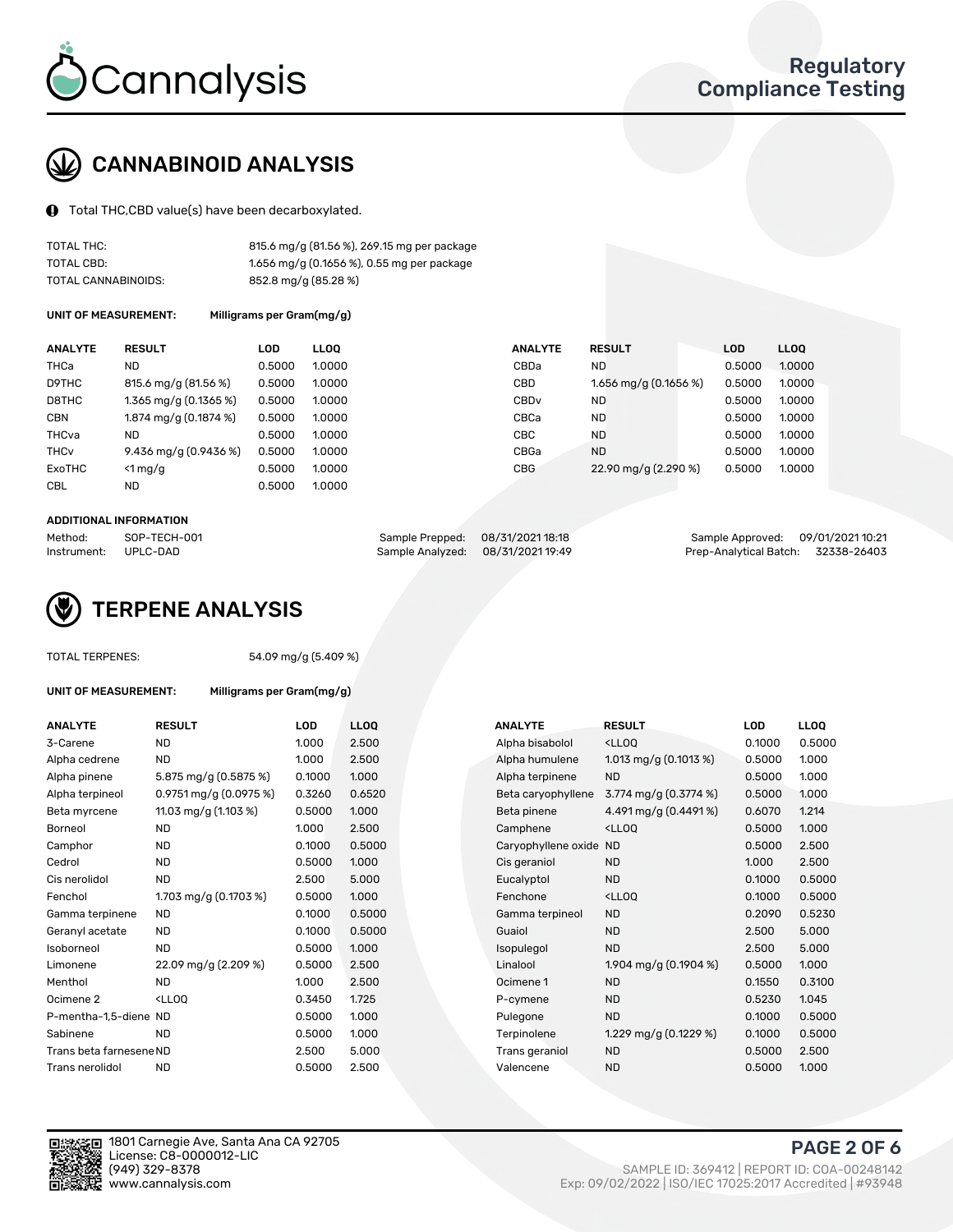

## Regulatory Compliance Testing

#### ADDITIONAL INFORMATION

Method: SOP-TECH-027 Sample Prepped: 08/31/2021 18:58 Sample Approved: 09/01/2021 15:58 Prep-Analytical Batch: 32340-26400



CHEMICAL RESIDUE ANALYSIS PASS

UNIT OF MEASUREMENT: Micrograms per Gram(ug/g)

| <b>ANALYTE</b>    | <b>RESULT</b> | LOD    | LL <sub>OO</sub> | <b>ACTION LEVEL</b> |      | <b>ANALYTE</b>      | <b>RESULT</b> | <b>LOD</b> | <b>LLOQ</b> | <b>ACTION LEVEL</b> |      |
|-------------------|---------------|--------|------------------|---------------------|------|---------------------|---------------|------------|-------------|---------------------|------|
| Abamectin         | <b>ND</b>     | 0.0200 | 0.0400           | 0.1000              | Pass | Acephate            | <b>ND</b>     | 0.0200     | 0.0400      | 0.1000              | Pass |
| Acequinocyl       | <b>ND</b>     | 0.0200 | 0.0400           | 0.1000              | Pass | Acetamiprid         | <b>ND</b>     | 0.0200     | 0.0400      | 0.1000              | Pass |
| Aldicarb          | <b>ND</b>     | 0.0200 | 0.0400           | 0.0                 | Pass | Azoxystrobin        | <b>ND</b>     | 0.0200     | 0.0400      | 0.1000              | Pass |
| Bifenazate        | <b>ND</b>     | 0.0200 | 0.0400           | 0.1000              | Pass | <b>Bifenthrin</b>   | <b>ND</b>     | 0.0200     | 0.0400      | 3.000               | Pass |
| <b>Boscalid</b>   | <b>ND</b>     | 0.0200 | 0.0400           | 0.1000              | Pass | Carbaryl            | <b>ND</b>     | 0.0200     | 0.0400      | 0.5000              | Pass |
| Carbofuran        | <b>ND</b>     | 0.0200 | 0.0400           | 0.0                 | Pass | Chlorantraniliprole | <b>ND</b>     | 0.0200     | 0.0400      | 10.00               | Pass |
| Clofentezine      | <b>ND</b>     | 0.0200 | 0.0400           | 0.1000              | Pass | Coumaphos           | <b>ND</b>     | 0.0200     | 0.0400      | 0.0                 | Pass |
| Cyfluthrin        | <b>ND</b>     | 0.4000 | 1.000            | 2.000               | Pass | Cypermethrin        | <b>ND</b>     | 0.4000     | 1.000       | 1.000               | Pass |
| Daminozide        | <b>ND</b>     | 0.0200 | 0.0400           | 0.0                 | Pass | Diazinon            | <b>ND</b>     | 0.0200     | 0.0400      | 0.1000              | Pass |
| <b>Dichlorvos</b> | <b>ND</b>     | 0.0200 | 0.0400           | 0.0                 | Pass | Dimethoate          | <b>ND</b>     | 0.0200     | 0.0400      | 0.0                 | Pass |
| Dimethomorph      | <b>ND</b>     | 0.0200 | 0.0400           | 2.000               | Pass | Ethoprophos         | <b>ND</b>     | 0.0200     | 0.0400      | 0.0                 | Pass |
| Etofenprox        | <b>ND</b>     | 0.0200 | 0.0400           | 0.0                 | Pass | Etoxazole           | <b>ND</b>     | 0.0200     | 0.0400      | 0.1000              | Pass |
| Fenhexamid        | <b>ND</b>     | 0.0200 | 0.0400           | 0.1000              | Pass | Fenoxycarb          | <b>ND</b>     | 0.0200     | 0.0400      | 0.0                 | Pass |
| Fenpyroximate     | <b>ND</b>     | 0.0200 | 0.0400           | 0.1000              | Pass | Fipronil            | <b>ND</b>     | 0.0400     | 0.1000      | 0.0                 | Pass |
| Flonicamid        | <b>ND</b>     | 0.0200 | 0.0400           | 0.1000              | Pass | Fludioxonil         | <b>ND</b>     | 0.0200     | 0.0400      | 0.1000              | Pass |
| Hexythiazox       | <b>ND</b>     | 0.0200 | 0.0400           | 0.1000              | Pass | Imazalil            | <b>ND</b>     | 0.0200     | 0.0400      | 0.0                 | Pass |
| Imidacloprid      | <b>ND</b>     | 0.0200 | 0.0400           | 5.000               | Pass | Kresoxim methyl     | <b>ND</b>     | 0.0200     | 0.0400      | 0.1000              | Pass |
| Malathion         | <b>ND</b>     | 0.0200 | 0.0400           | 0.5000              | Pass | Metalaxyl           | <b>ND</b>     | 0.0200     | 0.0400      | 2.000               | Pass |
| Methiocarb        | <b>ND</b>     | 0.0200 | 0.0400           | 0.0                 | Pass | Methomyl            | <b>ND</b>     | 0.0200     | 0.0400      | 1.000               | Pass |
| Mevinphos         | <b>ND</b>     | 0.0200 | 0.0400           | 0.0                 | Pass | Myclobutanil        | <b>ND</b>     | 0.0200     | 0.0400      | 0.1000              | Pass |
| Naled             | <b>ND</b>     | 0.0200 | 0.0400           | 0.1000              | Pass | Oxamyl              | <b>ND</b>     | 0.0200     | 0.0400      | 0.5000              | Pass |
| Paclobutrazol     | <b>ND</b>     | 0.0200 | 0.0400           | 0.0                 | Pass | Permethrins         | <b>ND</b>     | 0.0400     | 0.1000      | 0.5000              | Pass |
| Phosmet           | <b>ND</b>     | 0.0200 | 0.0400           | 0.1000              | Pass | Piperonyl butoxide  | <b>ND</b>     | 0.0200     | 0.0400      | 3.000               | Pass |
| Prallethrin       | <b>ND</b>     | 0.0200 | 0.0400           | 0.1000              | Pass | Propiconazole       | <b>ND</b>     | 0.0200     | 0.0400      | 0.1000              | Pass |
| Propoxur          | <b>ND</b>     | 0.0200 | 0.0400           | 0.0                 | Pass | Pyrethrins          | <b>ND</b>     | 0.0200     | 0.0400      | 0.5000              | Pass |
| Pyridaben         | <b>ND</b>     | 0.0200 | 0.0400           | 0.1000              | Pass | Spinetoram          | <b>ND</b>     | 0.0200     | 0.0400      | 0.1000              | Pass |
| Spinosad          | <b>ND</b>     | 0.0300 | 0.0700           | 0.1000              | Pass | Spiromesifen        | <b>ND</b>     | 0.0200     | 0.0400      | 0.1000              | Pass |
| Spirotetramat     | <b>ND</b>     | 0.0200 | 0.0400           | 0.1000              | Pass | Spiroxamine         | <b>ND</b>     | 0.0200     | 0.0400      | 0.0                 | Pass |
| Tebuconazole      | <b>ND</b>     | 0.0200 | 0.0400           | 0.1000              | Pass | Thiacloprid         | <b>ND</b>     | 0.0200     | 0.0400      | 0.0                 | Pass |
| Thiamethoxam      | <b>ND</b>     | 0.0200 | 0.0400           | 5.000               | Pass | Trifloxystrobin     | <b>ND</b>     | 0.0200     | 0.0400      | 0.1000              | Pass |

### ADDITIONAL INFORMATION

Method: SOP-TECH-002 Sample Prepped: 08/31/2021 19:22 Sample Approved: 09/01/2021 15:19<br>Instrument: LC-MS/MS Sample Analyzed: 08/31/2021 19:22 Prep-Analytical Batch: 32332-26401 Prep-Analytical Batch: 32332-26401

PAGE 3 OF 6

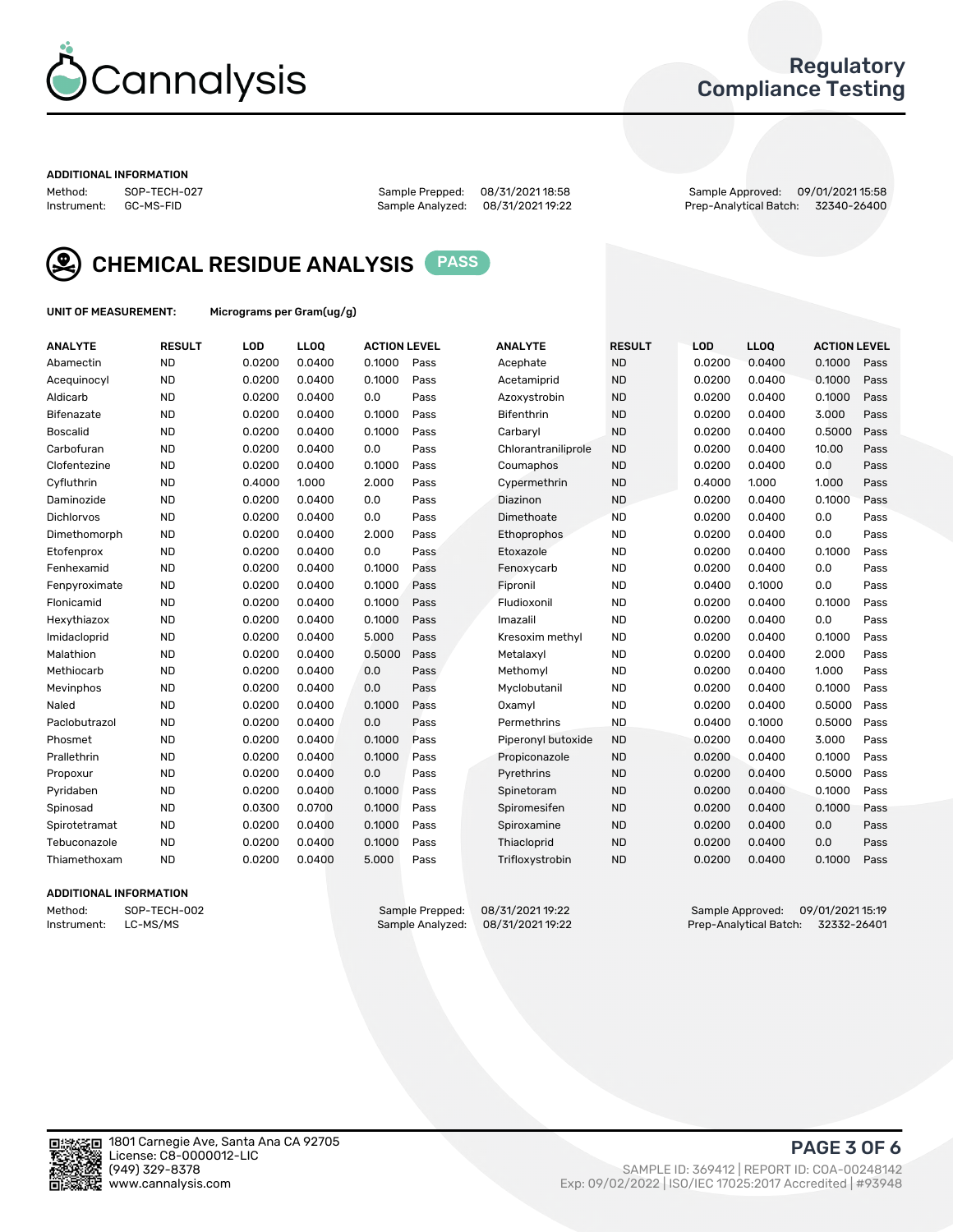

# CHEMICAL RESIDUE GC ANALYSIS PASS

| UNIT OF MEASUREMENT: | Microg |
|----------------------|--------|
|                      |        |

rams per Gram(ug/g)

| <b>ANALYTE</b>         | <b>RESULT</b>            | LOD    | <b>LLOO</b> | <b>ACTION LEVEL</b> |                                     | <b>ANALYTE</b>                       | <b>RESULT</b> | LOD              | <b>LLOO</b>            | <b>ACTION LEVEL</b>             |      |
|------------------------|--------------------------|--------|-------------|---------------------|-------------------------------------|--------------------------------------|---------------|------------------|------------------------|---------------------------------|------|
| Captan                 | <b>ND</b>                | 0.1000 | 0.2000      | 0.7000              | Pass                                | Chlordane                            | <b>ND</b>     | 0.0109           | 0.0136                 | 0.0                             | Pass |
| Methyl parathion       | <b>ND</b>                | 0.0400 | 0.1000      | 0.0                 | Pass                                | <b>PCNB</b>                          | <b>ND</b>     | 0.0200           | 0.0400                 | 0.1000                          | Pass |
| Chlorfenapyr           | <b>ND</b>                | 0.0800 | 0.1000      | 0.0                 | Pass                                | Chlorpyrifos                         | <b>ND</b>     | 0.0800           | 0.1000                 | 0.0                             | Pass |
|                        |                          |        |             |                     |                                     |                                      |               |                  |                        |                                 |      |
| ADDITIONAL INFORMATION |                          |        |             |                     |                                     |                                      |               |                  |                        |                                 |      |
| Method:<br>Instrument: | SOP-TECH-010<br>GC-MS/MS |        |             |                     | Sample Prepped:<br>Sample Analyzed: | 08/31/2021 18:59<br>08/31/2021 19:23 |               | Sample Approved: | Prep-Analytical Batch: | 09/01/2021 14:20<br>32333-26402 |      |

## RESIDUAL SOLVENT ANALYSIS PASS

UNIT OF MEASUREMENT: Micrograms per Gram(ug/g)

| <b>ANALYTE</b>    | <b>RESULT</b> | LOD    | <b>LLOO</b> | <b>ACTION LEVEL</b> |      | <b>ANALYTE</b>           | <b>RESULT</b> | LOD    | LLOO  | <b>ACTION LEVEL</b> |      |
|-------------------|---------------|--------|-------------|---------------------|------|--------------------------|---------------|--------|-------|---------------------|------|
| Acetone           | <b>ND</b>     | 50.00  | 100.0       | 5000                | Pass | Acetonitrile             | <b>ND</b>     | 50.00  | 100.0 | 410.0               | Pass |
| Benzene           | <b>ND</b>     | 0.5000 | 1.000       | 1.000               | Pass | <b>Butane</b>            | <b>ND</b>     | 50.00  | 100.0 | 5000                | Pass |
| Chloroform        | <b>ND</b>     | 0.5000 | 1.000       | 1.000               | Pass | Ethanol                  | <b>ND</b>     | 50.00  | 100.0 | 5000                | Pass |
| Ethyl Acetate     | <b>ND</b>     | 50.00  | 100.0       | 5000                | Pass | <b>Ethyl Ether</b>       | <b>ND</b>     | 50.00  | 100.0 | 5000                | Pass |
| Ethylene oxide    | <b>ND</b>     | 0.5000 | 1.000       | 1.000               | Pass | Heptane                  | <b>ND</b>     | 50.00  | 100.0 | 5000                | Pass |
| Hexane            | <b>ND</b>     | 50.00  | 100.0       | 290.0               | Pass | <b>Isopropyl Alcohol</b> | <b>ND</b>     | 50.00  | 100.0 | 5000                | Pass |
| Methanol          | <b>ND</b>     | 50.00  | 100.0       | 3000                | Pass | Methylene chloride       | <b>ND</b>     | 0.5000 | 1.000 | 1.000               | Pass |
| Pentane           | <b>ND</b>     | 50.00  | 100.0       | 5000                | Pass | Propane                  | <b>ND</b>     | 50.00  | 200.0 | 5000                | Pass |
| Toluene           | <b>ND</b>     | 50.00  | 100.0       | 890.0               | Pass | Xvlenes                  | <b>ND</b>     | 50.08  | 100.0 | 2170                | Pass |
| Trichloroethylene | <b>ND</b>     | 0.5000 | 1.000       | 1.000               | Pass | 1.2-Dichloroethane       | <b>ND</b>     | 0.5000 | 1.000 | 1.000               | Pass |

### ADDITIONAL INFORMATION

Method: SOP-TECH-021 Sample Prepped: 08/31/202117:59 Sample Approved: 09/01/202116:11<br>Sample Analyzed: 08/31/2021 18:01 Prep-Analytical Batch: 32331-26396 Prep-Analytical Batch: 32331-26396



UNIT OF MEASUREMENT: Cycle Threshold (Ct)

| <b>ANALYTE</b>      | <b>RESULT</b>                 | LOD   | <b>LLOO</b>      |                  | <b>ACTION LEVEL</b> | <b>ANALYTE</b> | <b>RESULT</b>          | LOD              | <b>LLOO</b>      |     | <b>ACTION LEVEL</b> |
|---------------------|-------------------------------|-------|------------------|------------------|---------------------|----------------|------------------------|------------------|------------------|-----|---------------------|
| A.fumigatus         | <b>ND</b>                     | 33.00 | 0.0              | 0.0              | Pass                | A. flavus      | <b>ND</b>              | 33.00            | 0.0              | 0.0 | Pass                |
| A. niger            | <b>ND</b>                     | 33.00 | 0.0              | 0.0              | Pass                | A. terreus     | <b>ND</b>              | 33.00            | 0.0              | 0.0 | Pass                |
| <b>STEC</b>         | <b>ND</b>                     | 33.00 | 0.0              | 0.0              | Pass                | Salmonella spp | <b>ND</b>              | 33.00            | 0.0              | 0.0 | Pass                |
|                     | <b>ADDITIONAL INFORMATION</b> |       |                  |                  |                     |                |                        |                  |                  |     |                     |
| Method:             | SOP-TECH-016, SOP-TECH-022    |       |                  | Sample Prepped:  | 09/01/2021 12:11    |                |                        | Sample Approved: | 09/02/2021 11:45 |     |                     |
| aPCR<br>Instrument: |                               |       | Sample Analyzed: | 09/01/2021 12:16 |                     |                | Prep-Analytical Batch: |                  | 32343-26423      |     |                     |

(949) 329-8378 SAMPLE ID: 369412 | REPORT ID: COA-00248142 Exp: 09/02/2022 | ISO/IEC 17025:2017 Accredited | #93948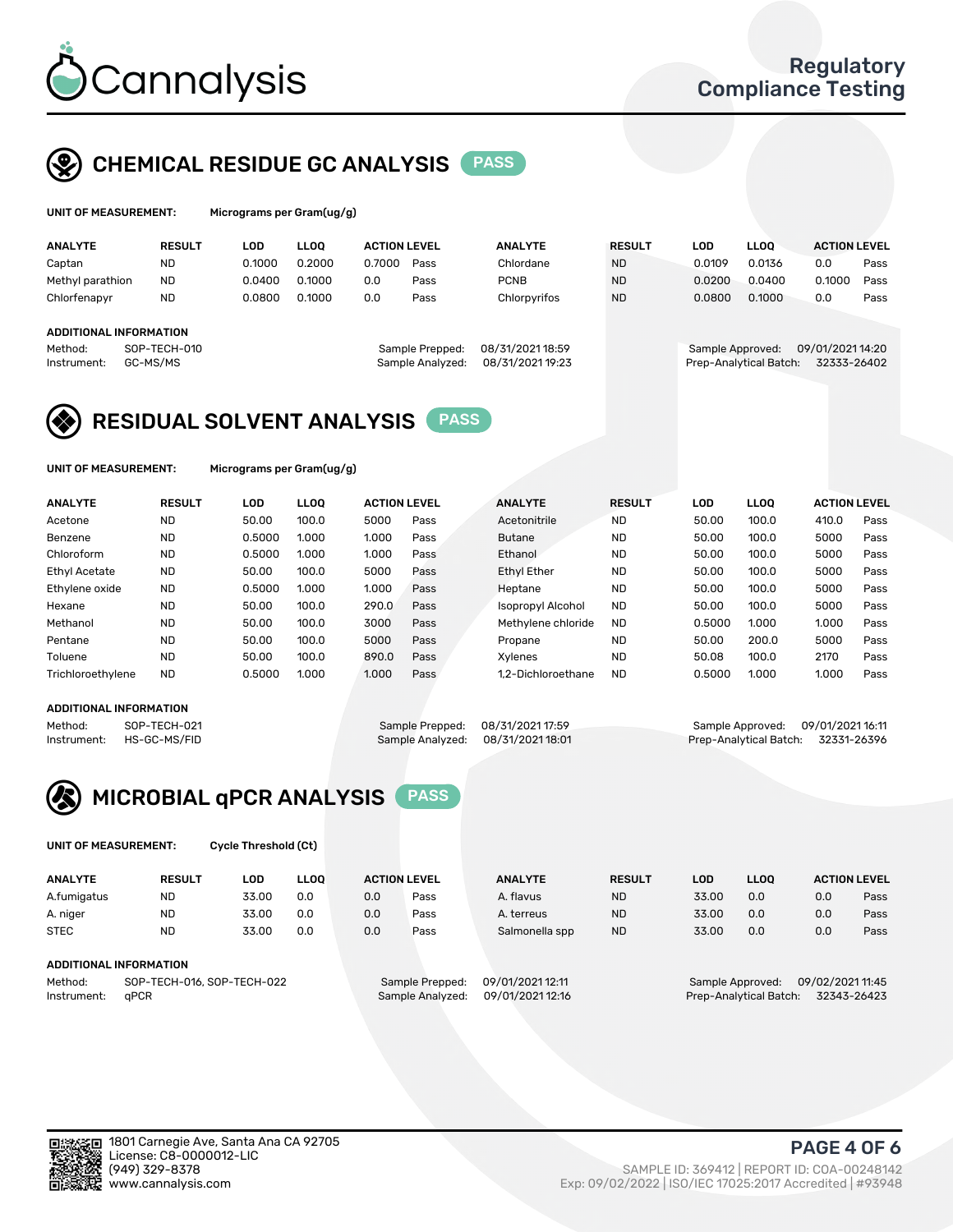

 $U$ UNIT OF MEASUREMENT: Micrograms per Gram(ug/g)



| <b>ANALYTE</b>                | <b>RESULT</b>                                                                                                                                                               | <b>LOD</b>                     | <b>LLOQ</b> | <b>ACTION LEVEL</b> |                  | <b>ANALYTE</b>   | <b>RESULT</b>    | <b>LOD</b> | <b>LLOQ</b>            | <b>ACTION LEVEL</b> |      |
|-------------------------------|-----------------------------------------------------------------------------------------------------------------------------------------------------------------------------|--------------------------------|-------------|---------------------|------------------|------------------|------------------|------------|------------------------|---------------------|------|
| Arsenic                       | <b>ND</b>                                                                                                                                                                   | 0.0120                         | 0.1000      | 0.2000              | Pass             | Cadmium          | <b>ND</b>        | 0.0072     | 0.0500                 | 0.2000              | Pass |
| Lead                          | <lloo< td=""><td>0.0068</td><td>0.0500</td><td>0.5000</td><td>Pass</td><td>Mercury</td><td><b>ND</b></td><td>0.0060</td><td>0.0500</td><td>0.1000</td><td>Pass</td></lloo<> | 0.0068                         | 0.0500      | 0.5000              | Pass             | Mercury          | <b>ND</b>        | 0.0060     | 0.0500                 | 0.1000              | Pass |
|                               |                                                                                                                                                                             |                                |             |                     |                  |                  |                  |            |                        |                     |      |
| <b>ADDITIONAL INFORMATION</b> |                                                                                                                                                                             |                                |             |                     |                  |                  |                  |            |                        |                     |      |
| Method:                       | SOP-TECH-013                                                                                                                                                                |                                |             | Sample Prepped:     | 09/01/2021 10:50 |                  | Sample Approved: |            | 09/01/2021 15:16       |                     |      |
| Instrument:                   | ICP-MS                                                                                                                                                                      |                                |             |                     | Sample Analyzed: | 09/01/2021 10:51 |                  |            | Prep-Analytical Batch: | 32348-26419         |      |
|                               |                                                                                                                                                                             |                                |             |                     |                  |                  |                  |            |                        |                     |      |
|                               |                                                                                                                                                                             |                                |             |                     |                  |                  |                  |            |                        |                     |      |
|                               | <b>MYCOTOXINS ANALYSIS</b>                                                                                                                                                  |                                |             | <b>PASS</b>         |                  |                  |                  |            |                        |                     |      |
|                               |                                                                                                                                                                             |                                |             |                     |                  |                  |                  |            |                        |                     |      |
|                               |                                                                                                                                                                             |                                |             |                     |                  |                  |                  |            |                        |                     |      |
| UNIT OF MEASUREMENT:          |                                                                                                                                                                             | Micrograms per Kilogram(ug/kg) |             |                     |                  |                  |                  |            |                        |                     |      |
|                               |                                                                                                                                                                             |                                |             |                     |                  |                  |                  |            |                        |                     |      |

| <b>ANALYTE</b>          | <b>RESULT</b> | LOD   | ∟LOO  | <b>ACTION LEVEL</b> |      | <b>ANALYTE</b> | <b>RESULT</b> | LOD   | LLOO  | <b>ACTION LEVEL</b> |      |
|-------------------------|---------------|-------|-------|---------------------|------|----------------|---------------|-------|-------|---------------------|------|
| Aflatoxin B1            | <b>ND</b>     | 1.000 | 2.000 |                     | N/A  | Aflatoxin B2   | <b>ND</b>     | 2.000 | 5.000 |                     | N/A  |
| Aflatoxin G1            | <b>ND</b>     | 2.000 | 5.000 |                     | N/A  | Aflatoxin G2   | <b>ND</b>     | 2.000 | 5.000 |                     | N/A  |
| <b>Total Aflatoxins</b> | <b>ND</b>     | 10.00 | 14.00 | 20.00               | Pass | Ochratoxin A   | <b>ND</b>     | 1.000 | 2.000 | 20.00               | Pass |
|                         |               |       |       |                     |      |                |               |       |       |                     |      |
| ADDITIONAL INFORMATION  |               |       |       |                     |      |                |               |       |       |                     |      |

Method: SOP-TECH-020 Sample Prepped: 09/01/2021 08:30 Sample Approved: 09/01/2021 19:16 Instrument: LC-MS/MS Sample Analyzed: 09/01/2021 09:07 Prep-Analytical Batch: 32352-26408

# FILTH & FOREIGN MATERIAL ANALYSIS PASS

UNIT OF MEASUREMENT: Filth and Foreign Matter (%, #/3g)

| <b>ANALYTE</b>                   | <b>RESULT</b> | LOD | <b>LLOO</b> | <b>ACTION LEVEL</b> |                  | <b>ANALYTE</b>   | <b>RESULT</b> | LOD                                   | <b>LLOO</b> | <b>ACTION LEVEL</b> |      |
|----------------------------------|---------------|-----|-------------|---------------------|------------------|------------------|---------------|---------------------------------------|-------------|---------------------|------|
| IF RH ME                         | ND            | 0.0 | 0.0         | 1.000               | Pass             | <b>IFM</b>       | <b>ND</b>     | 0.0                                   | 0.0         | 25.00               | Pass |
| Mold                             | <b>ND</b>     | 0.0 | 0.0         | 25.00               | Pass             | <b>SSCD</b>      | <b>ND</b>     | 0.0                                   | 0.0         | 25.00               | Pass |
|                                  |               |     |             |                     |                  |                  |               |                                       |             |                     |      |
| ADDITIONAL INFORMATION           |               |     |             |                     |                  |                  |               |                                       |             |                     |      |
| Method:                          | SOP-TECH-009  |     |             | Sample Prepped:     |                  | 09/01/2021 17:05 |               | 09/01/2021 17:11<br>Sample Approved:  |             |                     |      |
| Instrument:<br>Visual Inspection |               |     |             |                     | Sample Analyzed: | 09/01/2021 17:05 |               | 32375-26450<br>Prep-Analytical Batch: |             |                     |      |



PAGE 5 OF 6